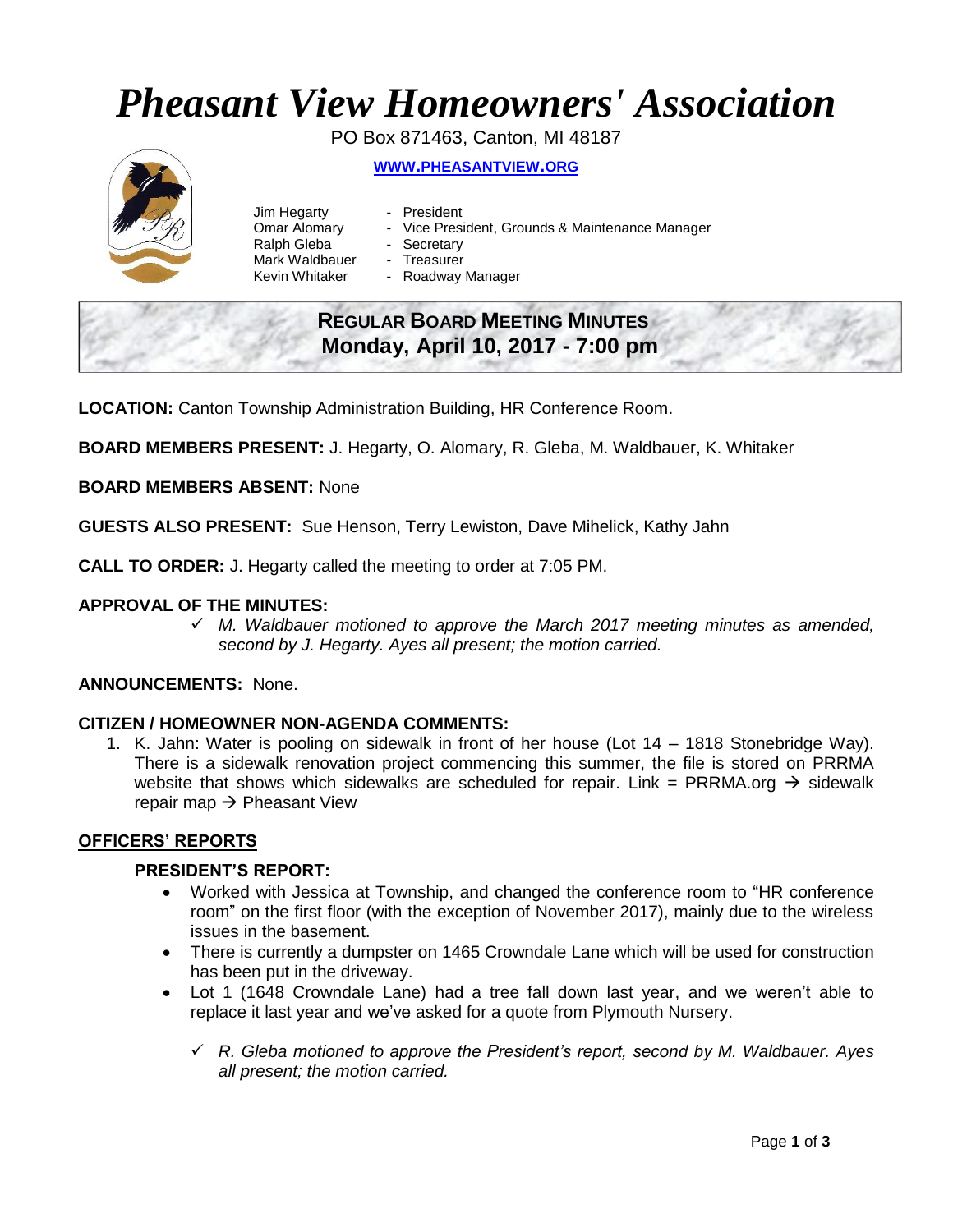## **VICE PRESIDENT'S REPORT:**

- In the email exchange regarding writing letters to the various homeowners, Lot 3 was the incorrect lot number so no letter was sent.
- Lot 22: Sent second Letter via first class mail. Had a discussion about what fees to impose for letter #2 and how to collect if the homeowner still non-compliant.
- Lot 50: There has been a homeowner complaint about the shutter color, the homeowner never submitted a request to the ARC. The Board voted 4-1 on sending a letter to the homeowner requesting he submit a formal request to the ARC.
- There are several damaged or missing sprinkler heads throughout the sub. O. Alomary sent a note to Independent Lawn Services to see how they plan to rectify the situation.
	- *J. Hegarty motioned to approve the Vice President's report, second by K. Whitaker. Ayes all present; the motion carried.*

# **SECRETARY'S REPORT:**

• None

# **TREASURER'S REPORT:**

- Question on the 2017 Budget report page 2:  $$64+K$ , underspent by  $~800\%$ ,
- One more check from the Kennedy's will clear their account.
	- *O. Alomary motioned to approve the Treasurer's report, second by J. Hegarty. Ayes all present; the motion carried.*

### **DIRECTOR and COMMITTEE REPORTS**

### **ROADWAY MANAGER'S REPORT**:

- $\checkmark$  PRRMA meeting occurred two weeks ago, the bids are not in for all of the construction work. There is a meeting scheduled for the end of April to make a decision on the contractor with the plan to have a single contractor. Three companies have received the bids, but there is no guarantee that we'll get bids from all of the contractors.
- $\checkmark$  There is a plan to sweep all of the streets in our subdivision, once in the spring and once in the fall.
- $\checkmark$  The majority of the PRRMA meeting was dealt with a homeowner complaining about a collapsing driveway. PRRMA has agreed to pay 80% of the cost to replace the driveway @ 452 Merion Drive (Fairway Pines).

# **ARCHITECTURAL REVIEW COMMITTEE (ARC):**

 $\checkmark$  There has been one application from Lot 123 (1465 Crowndale) for a roof replacement, APPROVED

# **SUBDIVISION COMMUNICATION COORDINATOR'S REPORT:**

 $\checkmark$  None

### **ACTION ITEM REVIEW:**

### **OLD BUSINESS:**